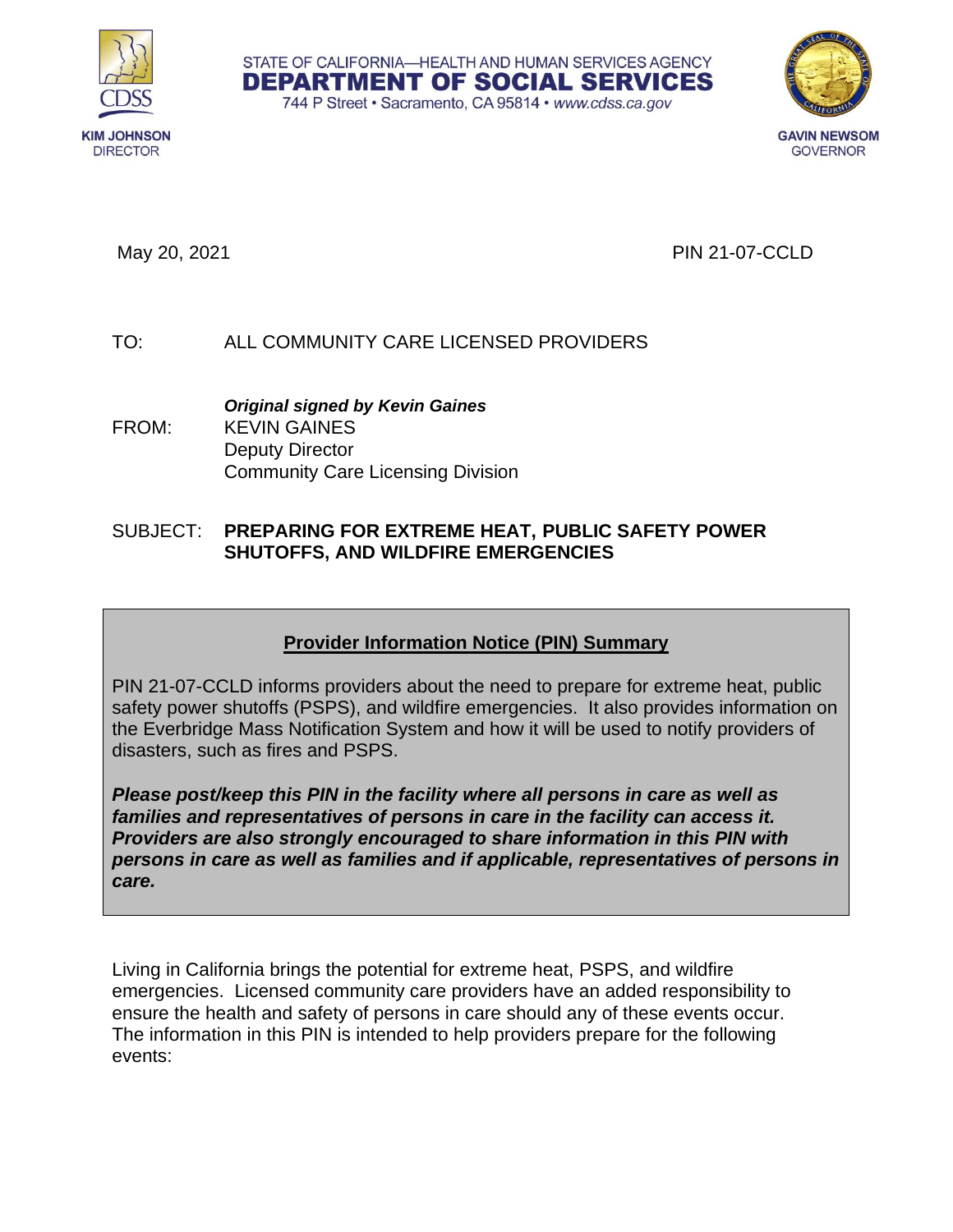PIN 21-07-CCLD Page Two

- Heat Preparedness;
- PSPS; and
- Wildfire Emergencies.

This PIN also provides information about emergency plan updates, reporting requirements, and assistance from the Community Care Licensing Division (CCLD). In addition, this PIN explains how the California Department of Social Services (CDSS) will use the Everbridge Mass Notification System to notify providers, to the best of its ability, in advance of, or during, such events.

### **Heat Preparedness**

California weather can bring high temperatures, posing a substantial risk to vulnerable populations that include children, the elderly, and those with disabilities or chronic diseases. Providers should monitor weather predictions and reports for forecasts of, and fluctuations in, extreme temperatures and take extra precautions to ensure persons in care are protected from adverse conditions that may cause heat-related illness. Some warning signs and symptoms of heat-related illness include, but are not limited to:

- Heavy sweating;
- Muscle cramps;
- Weakness;
- Headache;
- Nausea and/or vomiting;
- Diarrhea;
- Tiredness; and
- Dizziness.

Providers should monitor [symptoms](https://www.cdc.gov/disasters/extremeheat/warning.html) daily and persons in care who show symptoms of heat-related illness should receive the appropriate care immediately. The effects of heat-related illness can last up to seven days.

The Centers for Disease Control and Prevention [\(CDC\)](https://www.cdc.gov/disasters/extremeheat/heattips.html) and the California Department of Public Health [\(CDPH\)](https://www.cdph.ca.gov/Programs/EPO/Pages/BI_Natural-Disasters_Extreme-Heat_Tips-for-Preventing-Heat-Related-Illness.aspx) offer the following tips for staying safe during periods of excessive heat:

- Never leave infants, children, dependent adults, the elderly, or pets in a parked car. It can take as little as 10 minutes for the temperature inside a car to rise to levels that can kill, even if windows are cracked open.
- Drink plenty of fluids, regardless of activity level and even if not thirsty. Avoid really cold drinks, which can cause stomach cramps or drinks with caffeine, alcohol, or high sugar content, which can cause loss of body fluid.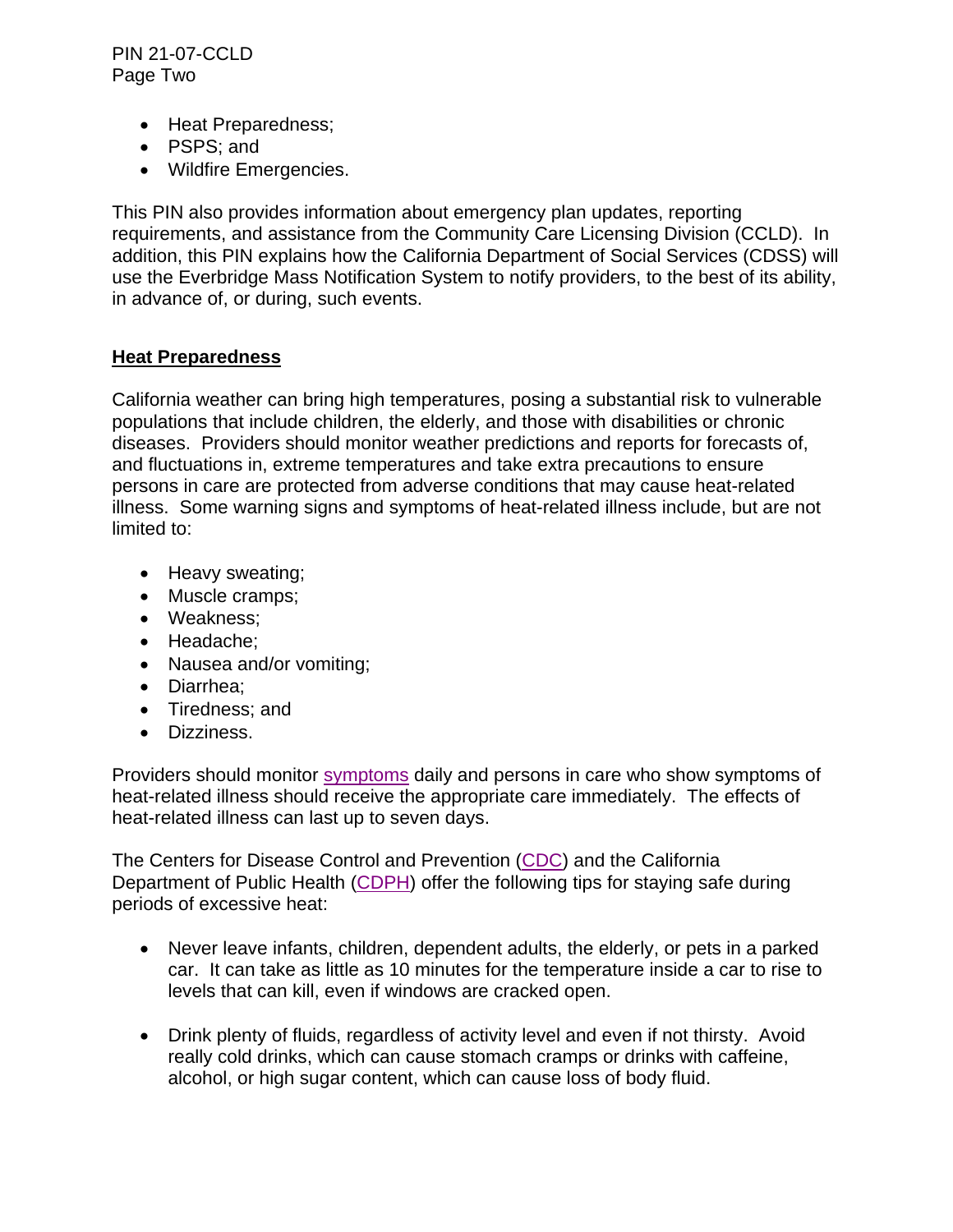**Important!** If persons in care have been directed by their doctor to limit the amount of fluid they drink, or if they take water pills, their doctor should provide information on how much they can safely drink when the weather is hot.

- Monitor those on medications. Many medications increase the likelihood of dehydration.
- Avoid hot food and heavy meals. Encourage frozen treats such as popsicles between meals.
- Stay in an air-conditioned area as much as possible. Electric fans may provide comfort, but will not prevent heat-related illness. Call your [local health](https://www.cdph.ca.gov/Pages/LocalHealthServicesAndOffices.aspx#S)  [department](https://www.cdph.ca.gov/Pages/LocalHealthServicesAndOffices.aspx#S) to see if there are any heat-relief shelters in your area.
- Limit outdoor activity to when it is coolest, for example, during morning and evening hours. Rest often in shady areas.
- Wear light weight and loose-fitting clothing to keep cool and a wide-brimmed hat to cover the face and neck. Apply sunscreen with Sun Protection Factor 15 or higher 30 minutes prior to going out, to protect skin from the sun. The CDC suggests that sunscreens that say "broad spectrum" or "UVA/UVB protection" on their labels, be used. Continue to reapply sunscreen according to package directions.

**Important!** For family child care homes and child care centers, written approval from a child's authorized representative is required prior to using any medications or over-the-counter products such as sunscreen.

• To prevent overheating, take showers or baths.

While implementing these measures, providers should continue to follow the latest Coronavirus Disease 2019 (COVID-19) guidance in [CDSS PINs](https://www.cdss.ca.gov/inforesources/community-care-licensing/policy/provider-information-notices) (as applicable to facility type) in addition to guidance or instructions from health care providers, the [CDC,](https://www.cdc.gov/coronavirus/2019-ncov/hcp/us-healthcare-facilities.html) [CDPH,](https://www.cdph.ca.gov/Programs/CID/DCDC/Pages/Immunization/ncov2019.aspx) and local health departments.

### Other Precautions

West Nile Virus transmission to people usually happens in summer and early fall when temperatures are warmer. If mosquitoes are abundant, persons in care should remain indoors in the early morning and at twilight, when mosquitoes are most active. Use [Environmental Protection Agency \(EPA\)-registered insect repellents](https://www.epa.gov/insect-repellents/find-repellent-right-you) that, when used as directed, are safe and effective.

**Important!** For family child care homes and child care centers, written approval from a child's authorized representative is required prior to using any medications or over-thecounter products such as insect repellents.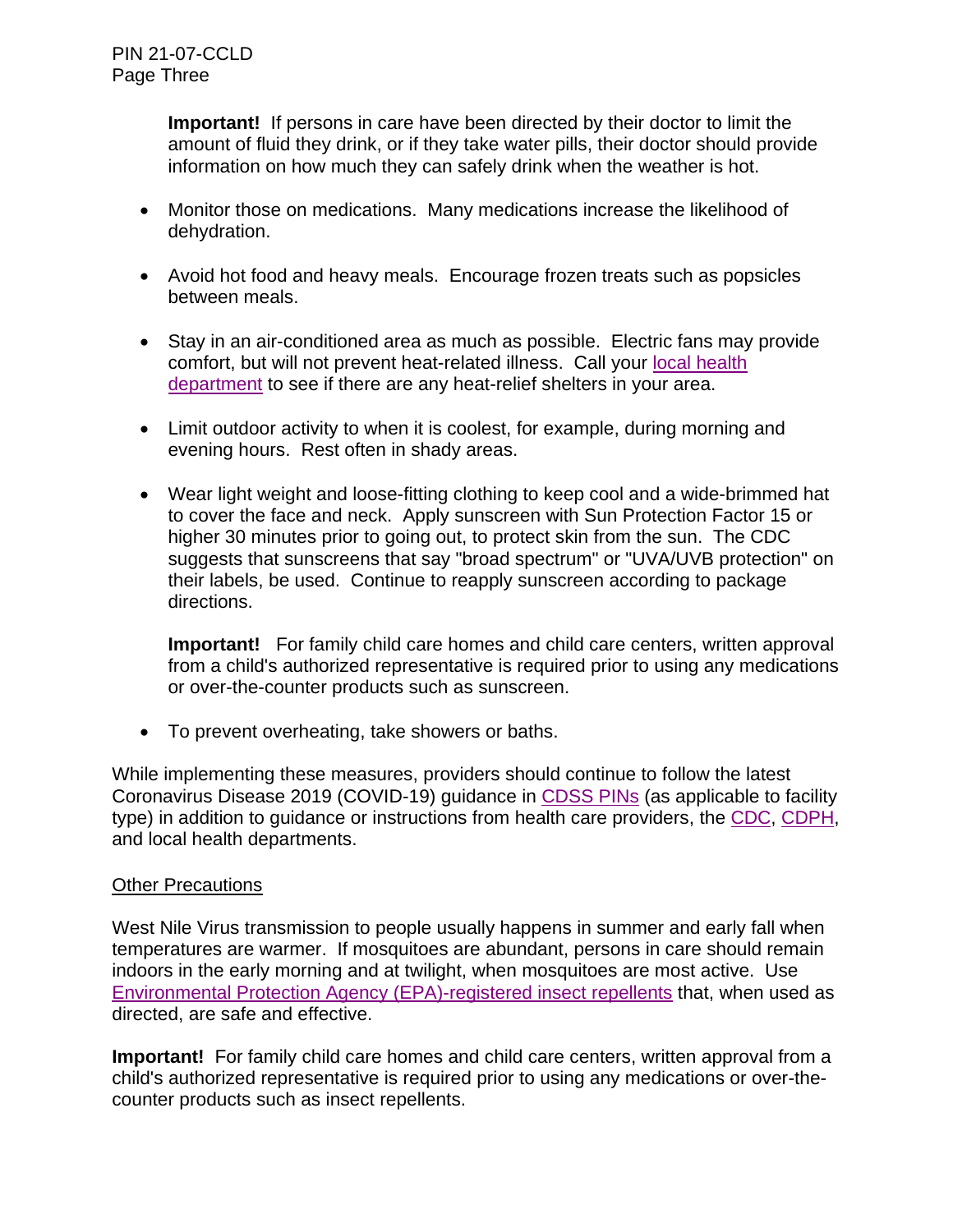### **Public Safety Power Shutoffs (PSPS)**

California fire authorities anticipate a large fire potential in areas that may experience critical weather, such as high winds and dry conditions. California energy companies may initiate PSPS as a preemptive firefighting strategy, in locations experiencing critical weather. However, because energy systems rely on power lines working together to provide electricity across cities, counties, and regions, the power may be shut off in areas not experiencing high winds or other extreme weather conditions.

If a public safety power shutoff is needed, providers should expect the following to occur:

- **Early Warning Notification.** The energy company will aim to send customer alerts before shutting off power.
- **Ongoing Updates.** The energy company will provide ongoing updates through social media, local news outlets, and their website.
- **Safety Inspections.** After extreme weather has passed, the energy company will inspect the lines in affected areas before power is safely restored**.**
- **Power Restoration.** Power outages could last multiple days depending on the severity of the weather and other factors. Power will remain out for as long as extreme and dangerous weather conditions pose a potential fire risk. Depending on the severity of the weather and other factors, power outages could last several hours or multiple days.

**Important!** In anticipation of PSPS, the CCLD reminds providers to update their energy company with contact information and sign up for alerts to ensure prompt notice when electricity must be turned off for public safety. Please visit The [Power of](https://prepareforpowerdown.com/)  [Being Prepared](https://prepareforpowerdown.com/) to learn more about PSPS and how to sign up for alerts from utility companies. In addition, providers should be mindful that downed power lines may be energized and extremely dangerous. Do not touch or try to move power lines, keep people and animals away, leave the area immediately, and call 911.

### **Wildfire Emergencies**

Wildfires are a natural part of California's landscape. The fire season is starting earlier and ending later each year. Because of this, the state may no longer have a wildfire "season", but rather, a year-round risk of wildfires. Being prepared has never been more important, especially with potential events of severe weather. To prepare for wildfire emergencies, providers are encouraged to:

• Create a [Wildfire Action Plan](http://www.readyforwildfire.org/Wildfire-Action-Plan/) that includes identifying several alternative escape routes from the facility and community.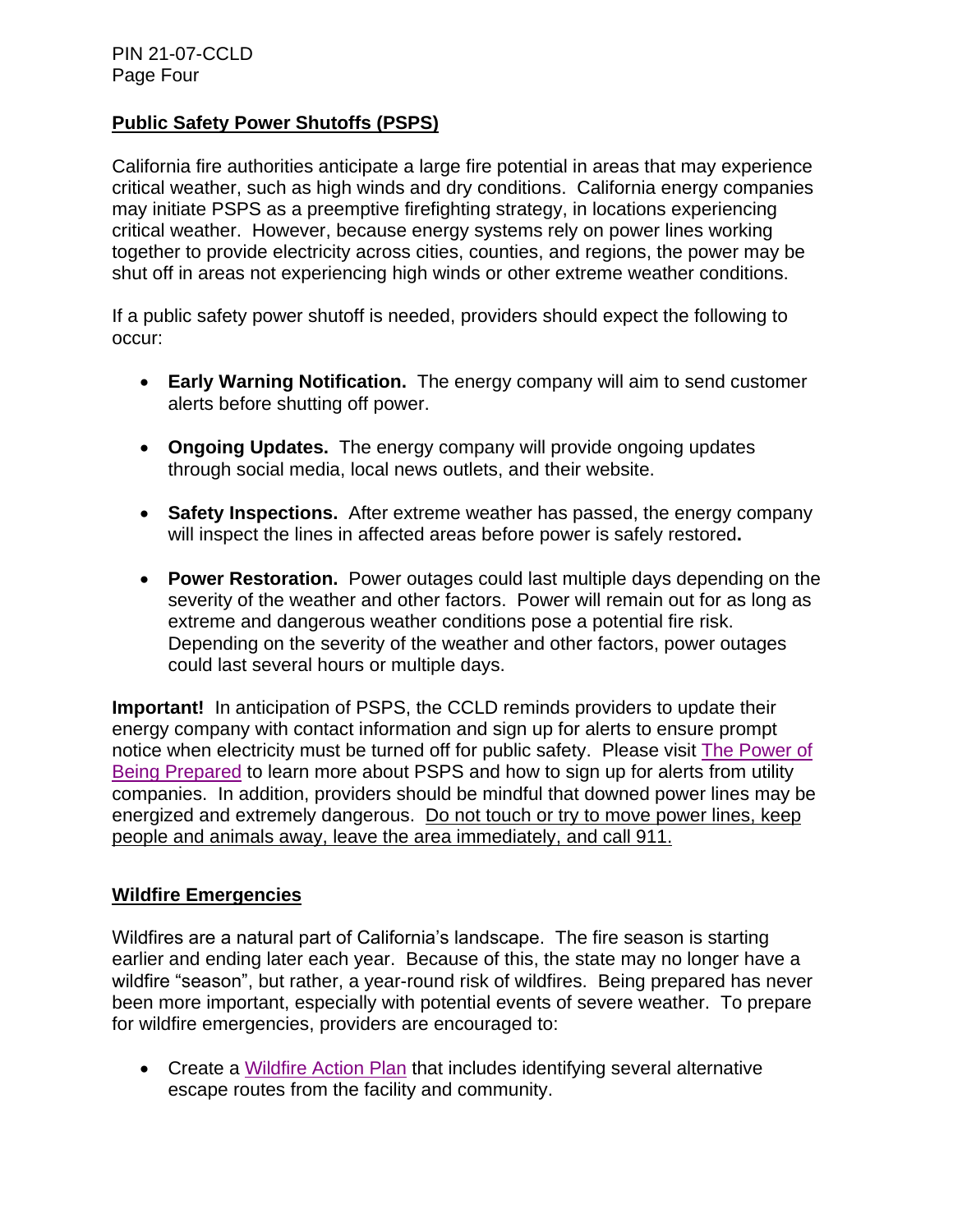- Make sure that smoke detectors, carbon monoxide detectors, and fire extinguishers are always in place and working.
- Have a portable radio or scanner to stay updated on a fire, since cell phone service may not be available.
- Create a defensible space around their facility by trimming trees and other vegetation, clearing away dead branches, wood piles, and vegetation from the roof, patio furniture, and play equipment, and keeping rain gutters free of debris.

# **Emergency Plan Updates, Reporting Requirements, and CCLD Assistance**

CCLD reminds providers to review their facility's emergency disaster plan to ensure it complies with applicable statutes and regulations. CCLD also reminds providers to update the local Regional Office with any changes to their contact information, including any changes to their telephone number or email address (see below for Regional Office contact information).

Incidents/occurrences such as injuries, illnesses, or deaths related to the topics in this PIN shall be reported to the local licensing office. Providers are encouraged to review their facility's applicable reporting requirements.

### **Everbridge Emergency Notification System**

CCLD will continue to use the **Everbridge Emergency Notification System** to notify licensed facilities, to the best of its ability, in advance of, or during, disaster events (including fires and PSPS) and to ensure the health and safety of persons in care. These notifications are sent based on mappings to identify facilities impacted by an event. Everbridge uses provider and facility contact information provided to local Regional Offices. Contacts are made via text, email, and/or phone call. Notifications sent via Everbridge will attempt to inform providers in the geographic area of an event where their facilities may be impacted or may request a response on a facility's evacuation status specifically to an event where evacuations are involved.

It is important for providers to provide a response on a facility's status as soon as possible when an Everbridge notification is received. If a response is not received via Everbridge when requested, CCLD will contact the provider or facility daily in order to acquire that information.

Responding to Everbridge notifications when requested will help both CDSS and provider communicate effectively and efficiently during a disaster. Depending on what response is provided, the Department may follow up with providers to gather more information.